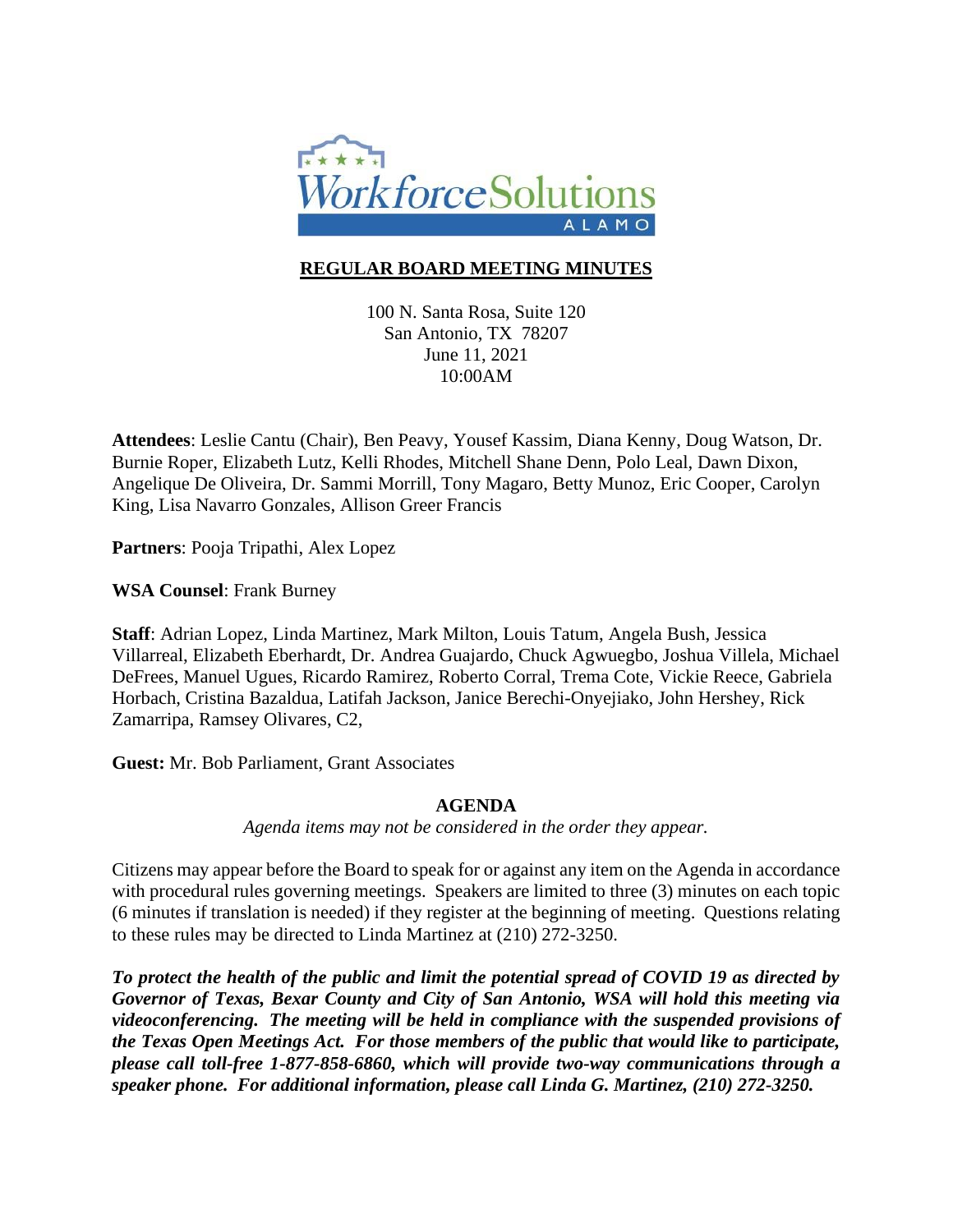**Please join WebEx meeting from your computer, tablet or smartphone. You can also dial in using your phone. United States (Toll Free): 1-415-655-0002 <https://wsalamo.webex.com/wsalamo/j.php?MTID=m30cc0e643cfd73fffab4c1b058ab49d9>**

**Access Code: 146 628 7251 New to WebEx? Get the app now and be ready when your first meeting starts:**  <https://www.webex.com/>

**During the Public Comments portion of the meeting (Agenda Item 3), the Public may type their name into the chat box or unmute themselves and state their name. The meeting host will call each member of the public for comments, in the order their names were submitted.**

- I. Call to Order and Quorum Determination Presenter: Chair Leslie Cantu **At 10 a.m., Chair Cantu called the meeting to order. The roll was called, and a quorum was declared present.**
- II. Declarations of Conflict of Interest Presenter: Chair Leslie Cantu **None**
- III. Public Comment Presenter: Chair Leslie Cantu **None**
- IV. Briefing: Vocational Rehabilitation Presenter: Mr. Larry Elliot, Vocational Rehabilitation Regional Director **Mr. Larry Elliott did not attend due to calendar conflict.**
- V. Consent Agenda: (Discussion and Possible Action) Presenter: Chair Leslie Cantu
	- a. Board Of Directors Meeting Minutes March 26, 2021
	- b. CC11, C4 Policy
	- c. CCS Contract
	- d. Goodwill Amendment #2
	- e. Informal Contracts
		- Summer Earn and Learn (SEAL)
			- Return on Investment- Economic Modeling, LLC. (EMSI)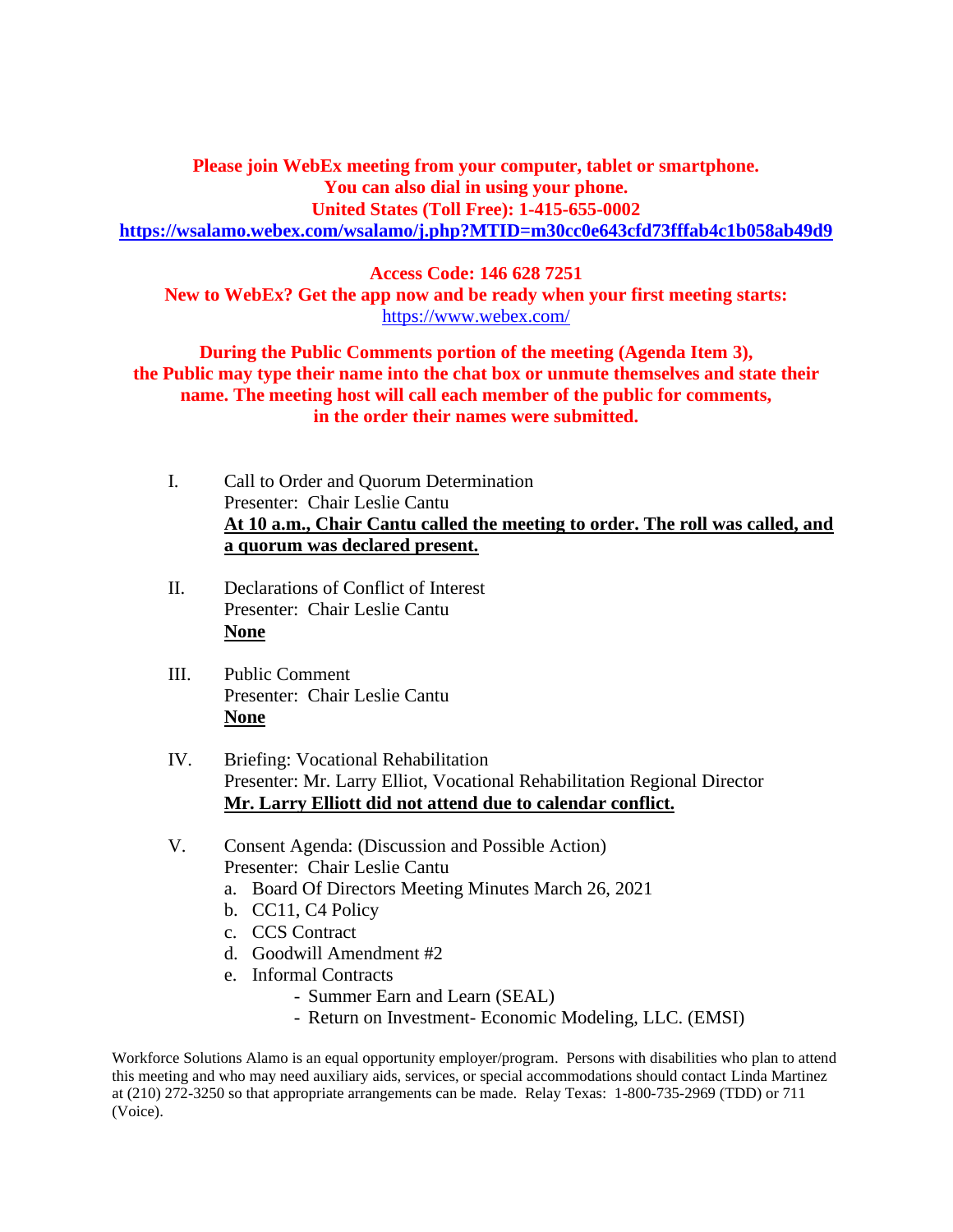- f. Electronic Procurement System Bonfire
- g. AVANCE Quality Child Care Matters Program Proposal
- h. Early Matters director & Hiring Staff Briefing
- i. Facilities Updates
	- Marbach Location
	- San Antonio Food Bank

#### Upon motion by Board Member Eric Cooper and 2<sup>nd</sup> by Board Member **Angelique De Oliveira, the Board unanimously approved consent agenda items a-e, sub item i-ii and agenda items f-i.**

- VI. Audit and Finance (Discussion and Possible Action)
	- Presenter: Louis Tatum, CFO
	- a. Financial Reports
		- Mr. Louis Tatum, CFO provided the Audit and Finance Committee update to the Board of Directors. Audit and Finance Committee Chair had an excused absence.
		- Financial reports through March 31, 2021, have been prepared for the fiscal year of October 1, 2020, through September 30, 2021, the straight-line expenditure benchmark is 50.00% of the budget. An analysis has been performed outlining Corporate and Facility Budgets, as well as the Grant Summary Report.
		- Mr. Tatum elaborated on the grants that are on fiscal's radar.
			- TANF low expenditure rates.
			- REA estimated to return \$50,000. Achieved 92% expenditure rate.
			- SNAP TWC will be taking money back from the contract.
			- COVID-19 Lay Off Aversion Expenditures will occur before June 2021. Approximately \$200,000 will be used to support Child Care Centers with PPE supplies. \$160,000 was expended in the month of May 2021.
			- Rapid Response Funding was provided under COVID-19 and Rapid Response funding. COVID-19 Rapid Response Funding has been fully utilized. The board is on track to fully expend Rapid Response funding before the new allocation is released in July.
			- TIP for \$147,358 Hill Country Memorial funds were returned to TWC due to COVID-19 construction delays. TWC advised that Hill Country Memorial may reapply in the next grant cycle.
			- HDJT- Extension from TWC Granted to December 31, 2021.
			- SEAL- Recruitment for Employers and Participants is off to a great start based on current recruitment data. There are currently 70 individuals that will be begin working on Monday. Last year this program was cancelled due to COVID-19.
			- Skills Development Fund COVID-19 WSA has requested a 90-day extension through September 30, 2021 to assist successful training participants with Job Placement.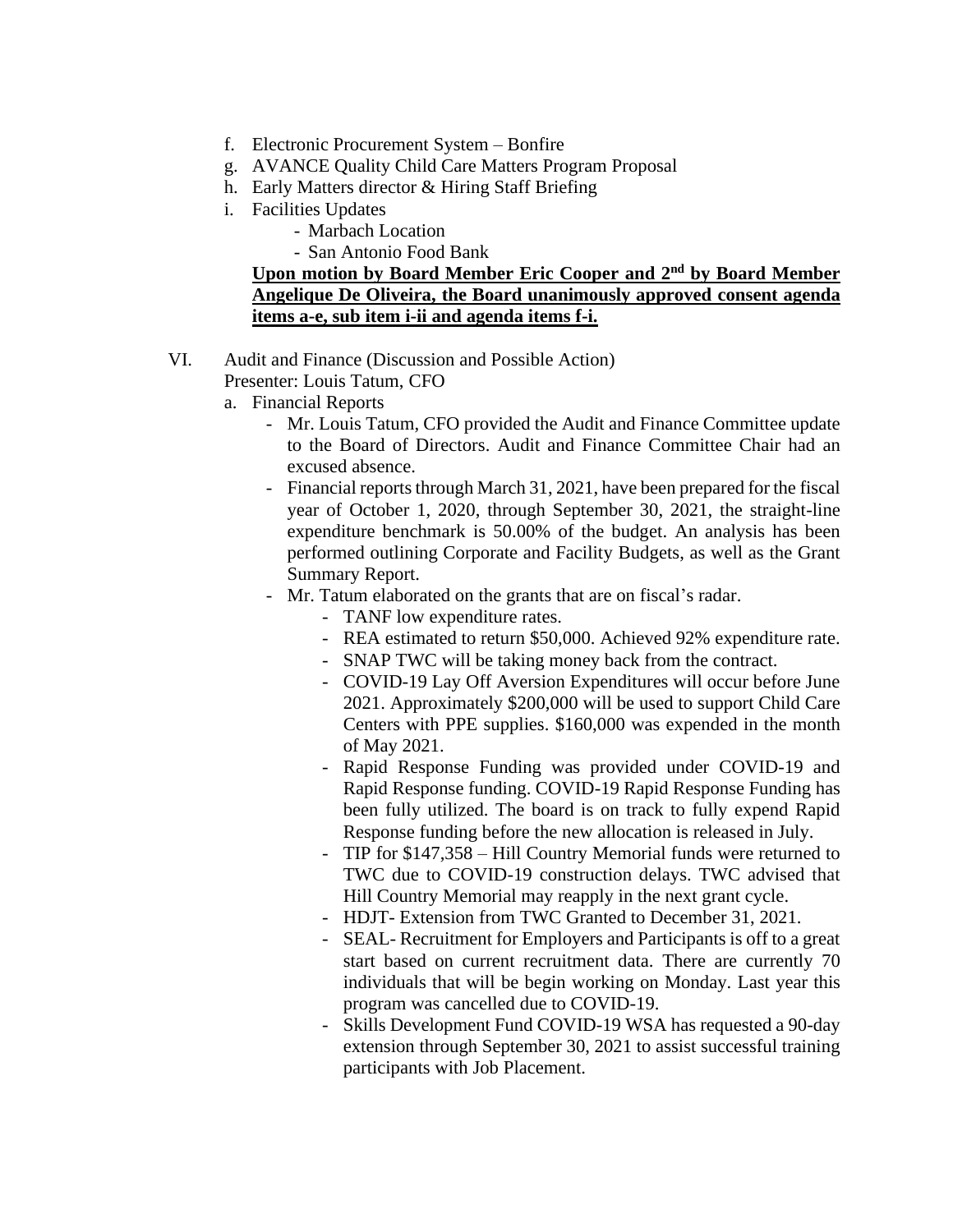- Mr. Tatum also stated there would be a budget amendment for facilities:
	- Facilities- Seguin Furniture
	- Facilities- Floresville Renovation and Expansion of Space
	- Facilities- Marbach Lease Renewal
	- Facilities- Food Bank Initiative
	- TWC Reduction of SNAP- Available from TWC First of June
	- Adult Contractor- Additional WIOA Request
- b. Audit Update
	- Ms. Janet Pittman, Lead Auditor, ABIP provided the Board of Directors an overview of the completed audit.
	- The audit for Alamo Workforce Development, Inc. DBA Workforce Solutions Alamo (WSA) for fiscal year ended September 30, 2020, has been performed and completed by ABIP, PC. ABIP has performed their audit in accordance with auditing standards generally accepted in the United States and the standards applicable to financial audits contained in Government Auditing Standards, issued by the Comptroller General of the United States and the Uniform Guidance. In performing the audit, they interviewed staff and observed processes to develop a risk assessment over the internal controls and develop audit procedures they feel necessary to provide evidence for their audit opinions.
	- Ms. Pittman pointed out the Cash Accounts were fully collateralized in accordance to Texas law
	- ABIP reports provided:
		- Financial Audit Opinion Unmodified (clean opinion)
		- Compliance Audits Child Care Development, Child Care Protective
		- Services, and WIA/WIOA Cluster Unmodified (clean opinion)
		- No internal controls issues or non-compliance issues to report to Board.
		- The independent Auditors report regarding major programs. This year the major program was the Child Care Funds in both the federal and state levels. In the federal programs it represented 77% of the total expenditures and at the state level it was 43%.
		- No findings or questions on these programs.
		- Ms. Pittman directed the Board to pages 27-29 that lists all the programs WSA and its contractors administer.
		- Ms. Pittman stated they did not have any difficulties performing the audit and no audit adjustments were made. In summary, the Board can rely on the information that is provided the WSA Fiscal Team.

- Ms. Pittman discussed the ransomware attack. In July 2020,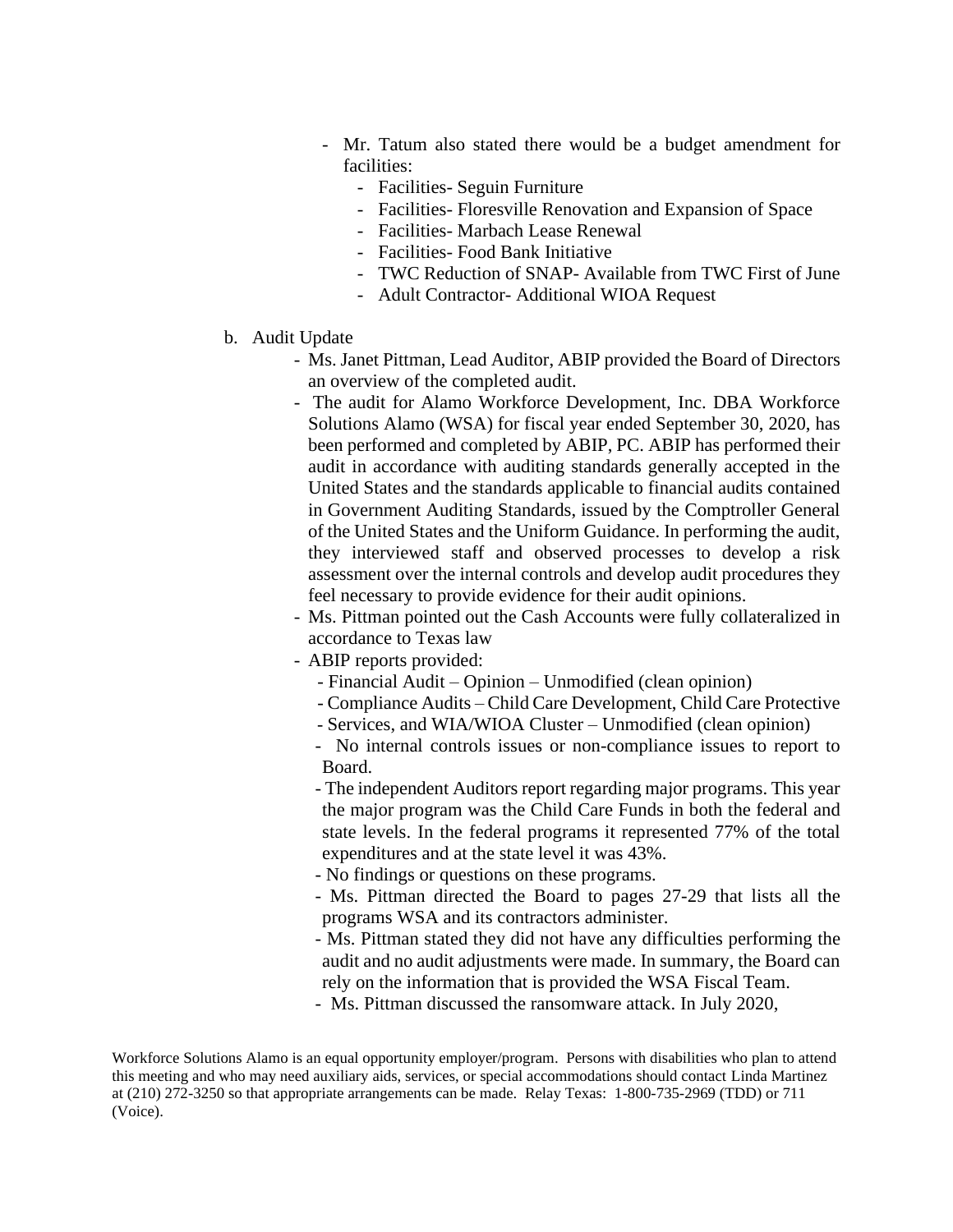Alamo Workforce Development, Inc. dba Workforce Solutions - Alamo experienced a ransomware attack. As required by our professional standards we reviewed correspondence from Texas Workforce Commission along with the Corrective Action Plan and considered this information in planning and performing our financial and compliance audit for the fiscal year ended September 30, 2020. No additional comments or recommendations resulted from our review.

- Mr. Lopez thanked the Mr. Tatum and is Fiscal Team for an awesome job and the WSA Board for their leadership.
- Board Member Eric Cooper also recognized the fiscal team for having a 2% administrative overhead. 98 cents goes back to programs.
- Board Member Tony Magaro also thanked the WSA Board Staff for their outstanding.

### **Upon motion by Board Member Tony Magaro and 2nd by Board Member Allison Greer Francis the Board unanimously approved and accepted the audit report.**

- VII. Child Care Committee Report (Discussion and Possible Action) Presenter: Doug Watson, Child Care Committee Chair
	- a. Child Care Performance Briefing
		- During last Child Care committee meeting in Jan. 11, 2021, concern that Alamo board was not meeting and potential concerns of de-obligation
			- WSA worked in collaboration with Child Care contractor, outlined strategic plan to increase enrollments
			- Child Care contractor and Alamo Board were successful in meeting Performance goal outlined by TWC
			- 95.34% goal was set at 95%
			- Alamo was 1 of only 5 to meet performance
				- 28 boards in TX
	- b. TRS Certification Training Briefing
		- TRS staff facing technology challenges with TRS certification course completion. A date has not been set.
		- TWC aware of the issues
		- Original timeline for resuming assessments was April and has been extended
		- TRS staff will continue to work on completion of courses and await TWC guidance on assessments
		- Board Member Ben Peavey asked how this impacts WSA. Are we not able to provide certain services/programs?
		- Chair Watson replied no new centers can come in because they are waiting to be certified by assessors.
	- c. Texas Mutual Grant Briefing
		- WSA received \$75,000 COVID-19 Grant from TX Mutual
		- Funds were awarded to centers to enhance outdoor learning environment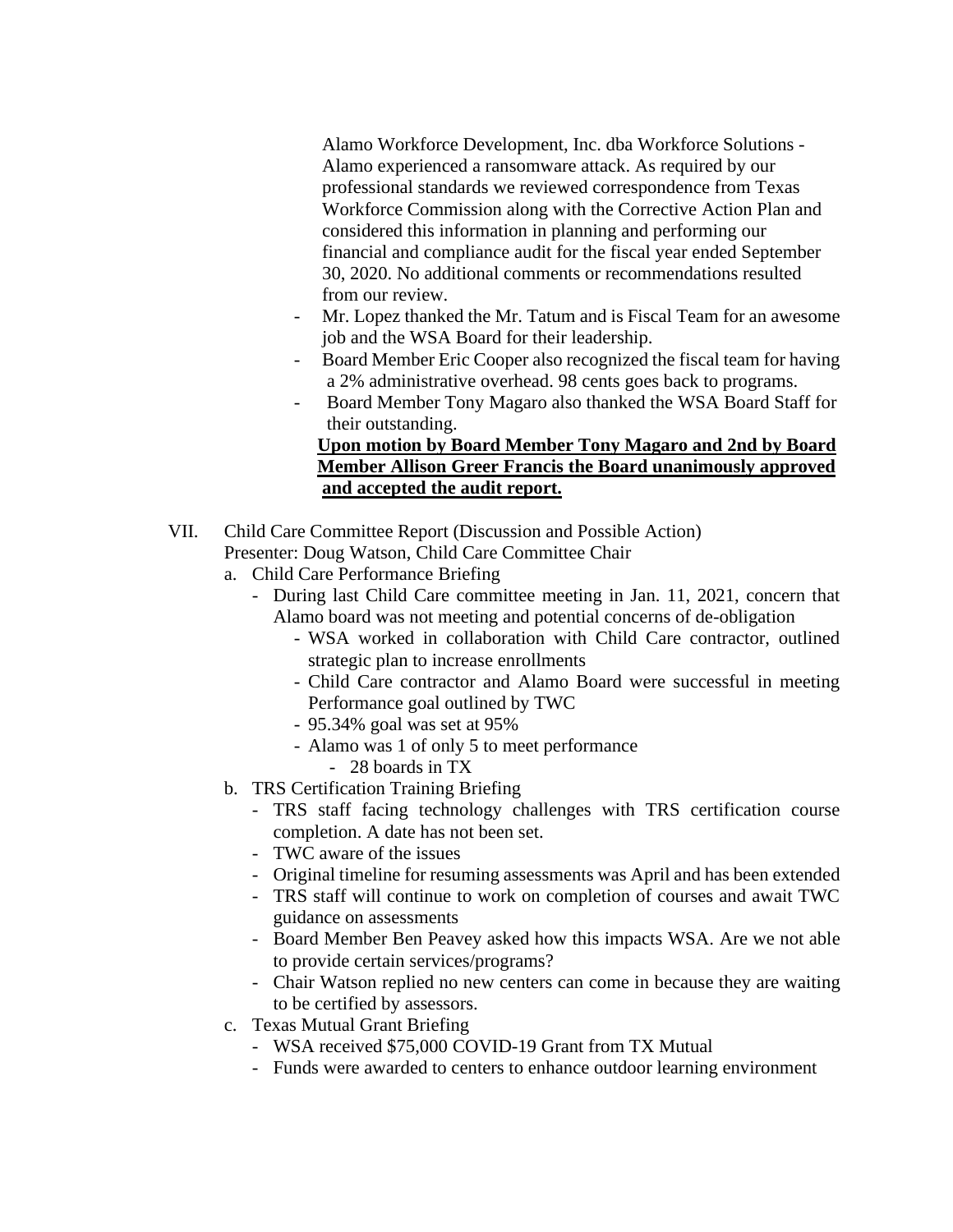- 3-volunteer judges used matrix to select centers
- 20 Child Care Centers awarded
- The centers were awarded \$2500 \$5000
- Chair Watson also informed the Board there have been 38 child care centers that have closed in the past year and four of them are TRS centers.
- d. Layoff Aversion Grant Briefing
	- During Executive Committee meeting on March 19th, briefing of financials showed reports through Jan. 31, 2021, and a line item for active grant reflected 0% expended for Child Care Centers
	- Additional clarification was requested
		- Rapid Relief: Lay off Aversion Grant is a \$190,000 COVID grant that is available to assist Covid Relief toward dislocated workers
		- Grant funds are to be used to assist small businesses impacted by COVID
			- WSA made decision to target Child Care Providers currently receiving 25% Enhanced Reimbursement Rates (ERR)
		- Provide support to help remain open and provide childcare services - Prevent additional layoffs and economic hardships
		- Funds to assist with PPE kits, equipment and technology needs - Appx \$1500 grant to each Child Care Center (small business
			- employer)
	- Mrs. Jessica Villarreal, Child Care Director and Ms. Angela Bush, Chief Accountant provided more details regarding the Lay-Off Aversion.
	- Ms. Bush stated 126 centers were targeted, 107 applied and 106 received PPE supplies and WSA is also working on technology for those centers.
	- Mr. Tatum added as of May 2021, \$160,000 had been expensed.
- VIII. Strategic Committee Report (Discussion and Possible Action)

Presenter: Eric Cooper, Strategic Committee Chair

- a. Update Local Plan Implementation
	- Chair Cooper asked Dr. Andrea Guerrero-Guajardo to provide an update on the Local Plan Implementation to the Board.
		- Dr. Andrea Guerrero-Guajardo provided the Strategic Committee with the implementation on the Local Plan.
		- **Step 1:**
			- Economic and workforce analysis to define target sectors, industries, and occupations
			- Establish WSA as a convener
			- Dissemination of the WSA vision across sectors
			- We have received good feedback from outside WSA.
		- **Step 2:** 
			- Develop expertise of WSA team and embed Sector Based theories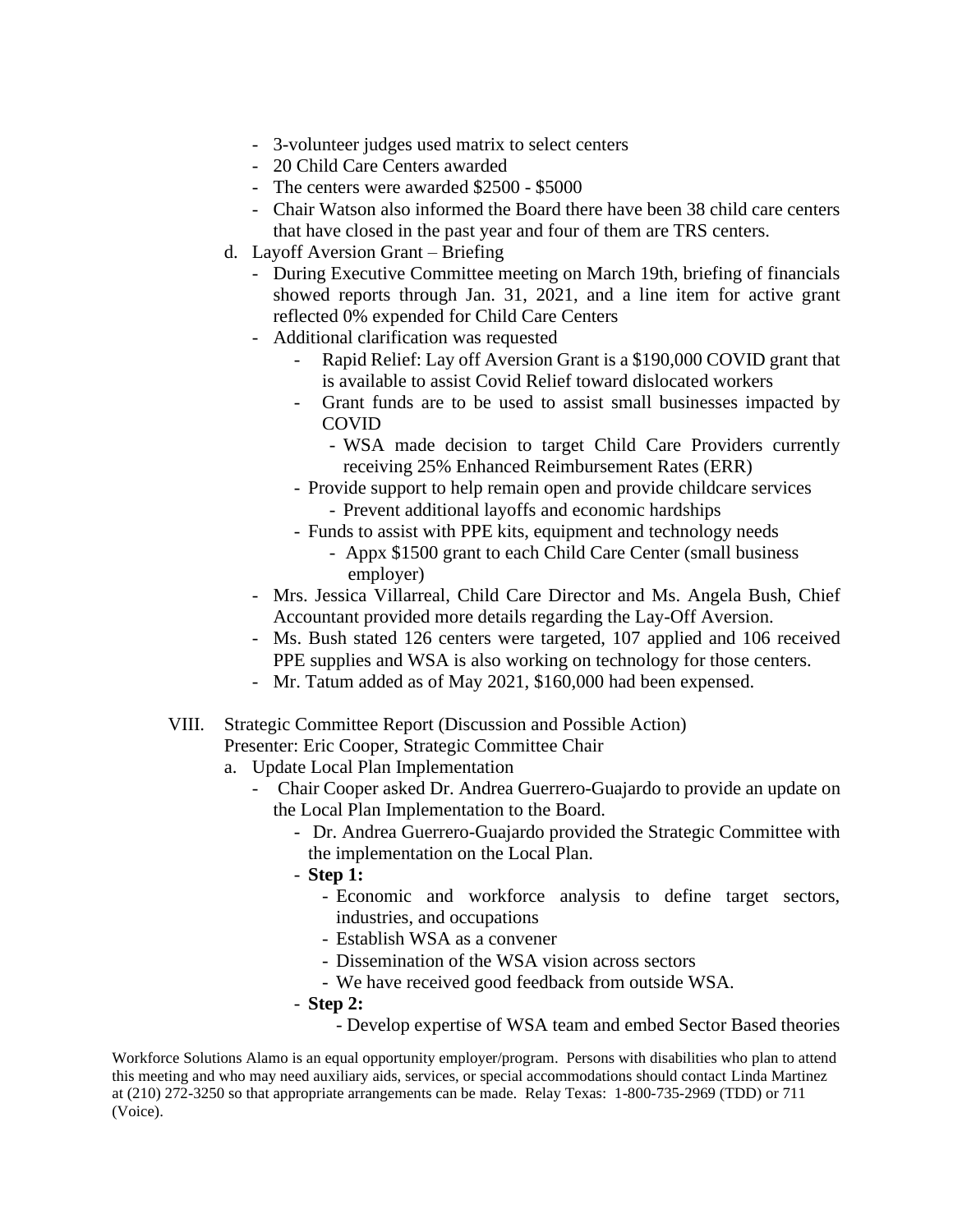into existing work

- Business Service Unit Reorganization
- Program Talent Pipelines
- **Step 3:**
	- Develop data indicators, associated activities, and outcome metrics
	- IT/Cybersecurity pilot
	- Facilitated conversation with employer partners to hear about workforce needs
- **Step 4: Launch Meeting/Execution**
	- Engage business leaders and key stakeholders
	- Affirm shared priorities
	- Business leaders and key stakeholders commit to specific next steps
	- Create space for non-employer organizations to identify roles in the model
	- Distribution of executive summary and create plan for continued engagement

### - **Step 5: Sustainability**

- Companies/employers, education and training partners,

 Workforce and economic developers recognize value of sector- Based partnerships as an opportunity for:

- Collective solutions and shared costs
- Expedited understanding of industry needs and career pathways
- Access to data and other resources
- Ongoing evaluation and assessment, reaffirmation of the shared priorities, and 2-year Local Plan modification.
- Board Member Dawn Dixon asked if WSA is working with organizations that may not be a vendor of TWC but have expertise in working with students with disabilities in job coaching, modeling, etc.
- Dr. Guajardo replied that WSA Board Staff member, Shantelle Artis has a long list of stakeholders and organizations that have provide supportive services to these youths.
- Mr. Lopez added the Summer Earn and Learn Program (SEAL) is also available working along side vocational rehab. 8000 individuals receiving unemployment have self-identified as having a disability. We are sending this data to vocational rehab so they are able to assist these individuals to secure employment, training, etc.
- Board Member Dawn Dixon also asked how many were placed last year in the SEAL program?
- Mr. Lopez stated due to COVID, SEAL program was cancelled last year. Mr. Tatum added, \$300,000 of TANF funding will be allocated to youths.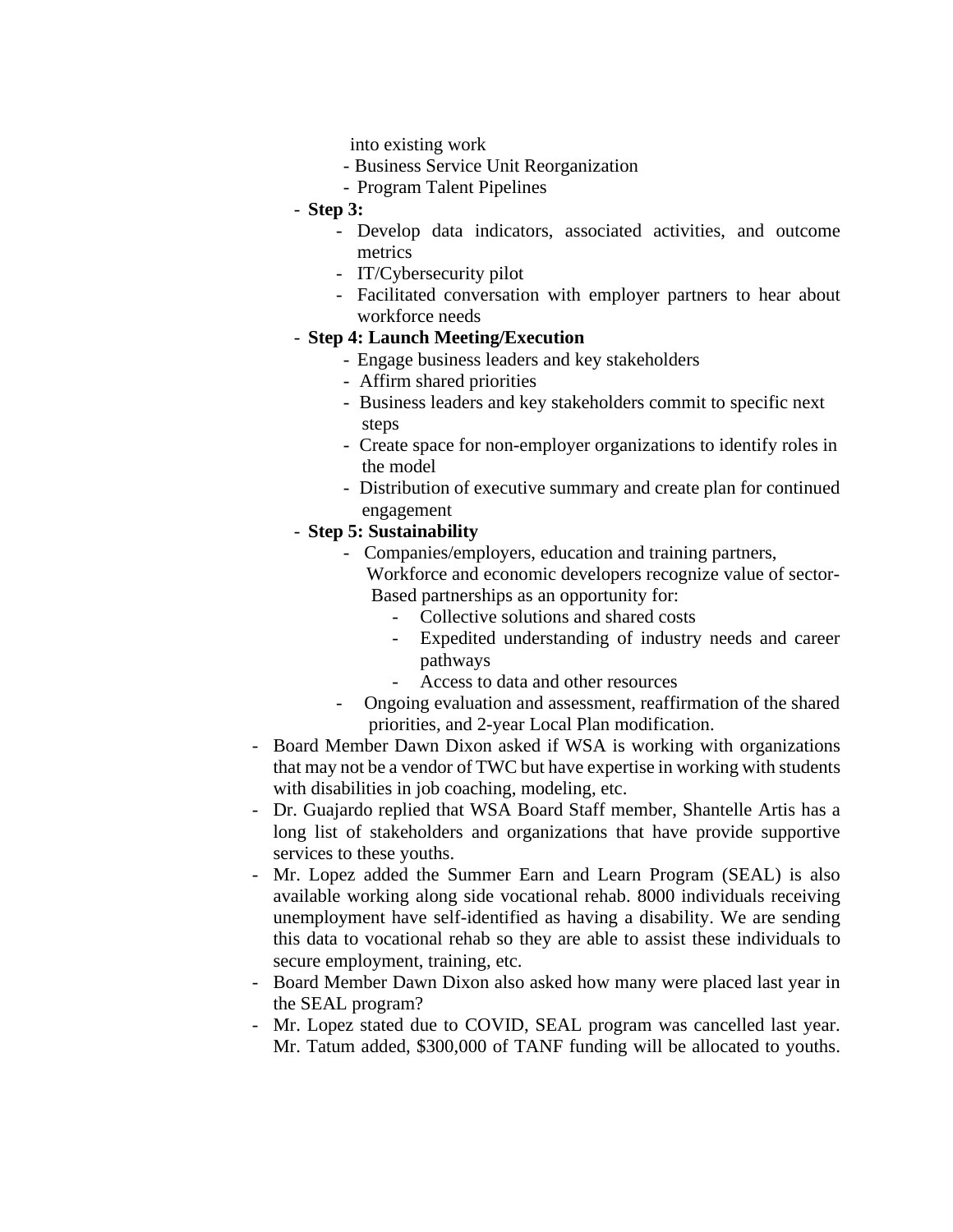There are over 1500 work slots this year and as of June 10, there were 270 registered.

- Ms. Vickie Reece, Program Manager clarified the number of students that began work in 2019 was 179.
- Board Member Ben Peavy asked if there was going to be a topic or point of view for companies that may not offer the virtual option for their employees. It will be a good service to help companies work thru this new norm.
- Dr. Guajardo stated it is a good suggestion to add this question to the survey as to if companies have a plan in place for returning to the office.
- Mr. Lopez included WSA is continuing to work with the hospitality industry for example, there are culinary internships and there may be an amendment to the Local Plan later.
- Board Member Tony Magaro voiced his concern regarding job fairs and job postings ensuring that the jobs are available, and individuals can be placed.
- Dr. Guajardo stated the Business Services Reps, BSR, have relationships with the companies that will be attending the IT Collaboration meeting. They are aware of the job posting available.
- Board Member Dawn Dixon asked if WSA is focusing on targeting those children that will be aging out of foster care with any of the youth programs.
- Mr. Lopez addressed Board Member Dixon's question by stating he is on the Board for Boysville and he and Shantelle Artis will be presenting on June 23 to those that live there and will provide them with the WSA opportunities available.
- b. Floresville Location
	- In June, the Board of Directors approved the new Floresville lease. The new facility is in the same shopping center, but in a larger renovated suite with higher visibility. Currently the new suite is under construction for improvements the landlord agreed to as part of new agreement. The suite is expected to be complete July 2021. with a grand opening for the new center in the fall.
	- Ms. Latifah Jackson, Director Contracts and Procurement informed the Board the Floresville location is on a month-to-month lease at the moment. A list of locations was provided in the packet.
	- Mr. Frank Burney, Leal Counsel asked Ms. Jackson to inform the Board of the market rate and the term of the lease.
	- Ms. Jackson said it does reflect the market rate and the lease term is for five years.
	- Chair Cooper invited Board Members to come by when the grand opening is available.

 **Upon motion by Board Member Dr. Sammi Morrill and 2nd by Board Member Ben Peavy the Board unanimously approved allowing CEO to execute lease agreement Floresville new location.**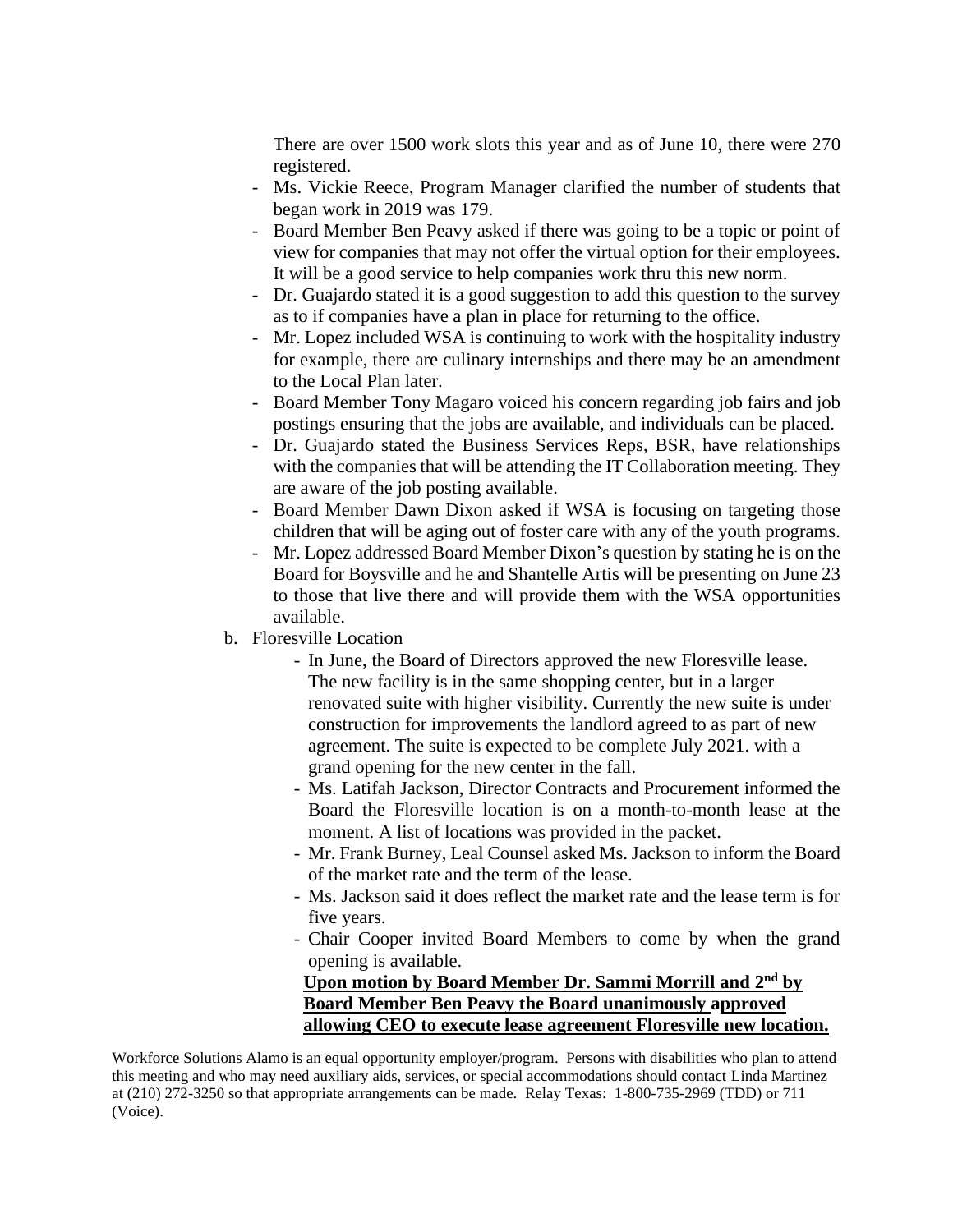- c. Status of Procurement Diversity Policy (SMWVBE)
	- SMWVBE Report
	- Procurement Policy Revision
	- Ms. Latifah Jackson presented to the Board an overview of the Small Minority, Women, and Veteran Owned Business Enterprises and how WSA will begin to utilize their services. The goals of the SMWVBE Program would be encourage Small, Minority, Women and/or Veteran Owned Business to participate in the competitive bid processes for all goods and services procured by the WSA.
	- The objective is to increase business opportunities and to stimulate economic growth while considering diversity. The SMWVBE Program assures that qualified, certified SMWVBE vendors are considered and utilized in the procurement of all goods and services.
	- The high-level proposed changes of the policy are:
		- Solicit to a minimum of 2 SMWVBEs for any purchase \$3,000 or greater.
		- Join the South-Central Texas Regional Certification Agency (SCTRCA)
		- Participate in outreach efforts to the SMWVBE Community
	- Board Member Ben Peavy asked if "being on target" refers to the 20% target?
	- Ms. Jackson confirmed, being on track is 20% target.
	- Board Member Ben Peavy also asked why is WSA's aspirational goal lower than what we already have, and should we have targets based on the different certification classes going forward?
	- Ms. Jackson stated WSA went with the 20% because we did not have the data when the SMWVBE policy was put forth. Bexar County has provided reports and data analysis to see WSA's exact spending.
	- Mr. Lopez also added this was going to be the initial pilot year and we will adjust the numbers the following year. It may improve because there may be vendors that have not certified.
	- Board Member Tony Magaro asked if WSA has reviewed the 68% and to see if the 20% aspirational goal can not be increased.
	- Board Member Eric Cooper added in the space of diversity, equity and inclusion this is a base line year and there are many existing contracts in place that we are not aware of their classification. Ms. Jackson has done a great job in a very short time to lay the foundation.
	- Board Member Doug Watson asked how this would affect our large contractors? Mr. Watson emphasized on the need to apply this to the larger contracts in the future.
	- Mr. Lopez replied the larger contracts such as the COSA will not fall into one of these categories because the SMWVBE is about the services and products we are procuring.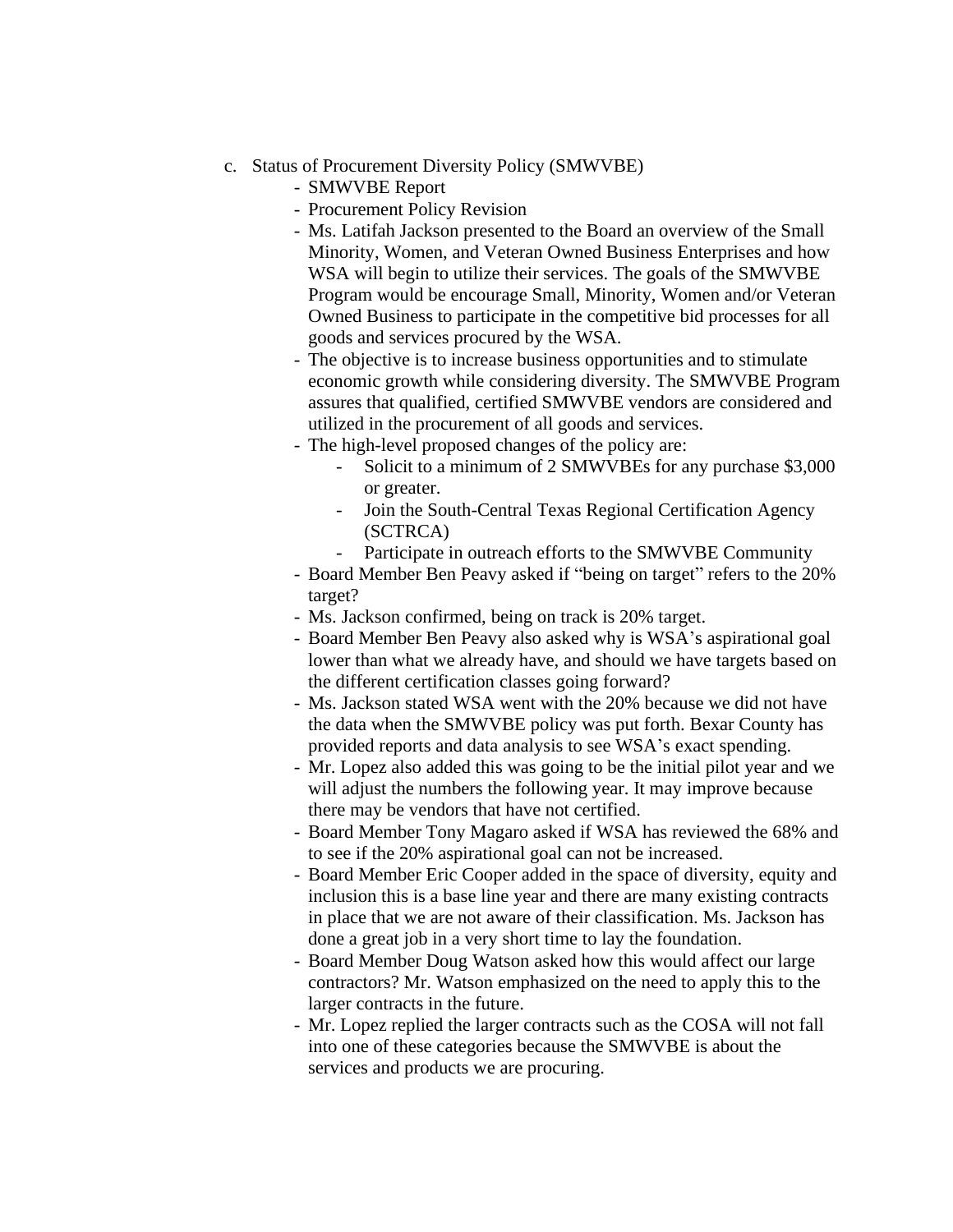## **Upon motion by Board Member Doug Watson and 2nd by Board Member Lisa Navarro Gonzales the Board unanimously approved both the SMWVBE Policy and the Procurement Policy Revisions as presented.**

- IX. Oversight Committee Report (Discussion and Possible Action) Presenter: Dr. Mark Niederauer, Oversight Committee Chair
	- a. Briefing Monitoring Timeline
		- Mr. Ricardo Ramirez, Director Quality Assurance provided the Board with a summary of the monitoring timeline.
		- The timeline will continue to be adjusted to meet goals and other requirements. We also are in the process of hiring a Fiscal Monitor.
		- There is nothing pending regarding TWC monitoring. We are awaiting a date for the annual monitoring of WSA.
		- Focus is on the fiscal integrity reviews beginning in July and will be used for contract initiation and contract renewals.
		- The Child Care Monitoring was completed and congratulations to the COSA and WSA Board Staff. The results were outstanding.
	- b. Performance and Programs Reports and Operational Updates
		- Mr. Mark Milton, COO, provided the Board a high-level overview of the Performance and Operational update.
		- Staff is transitioning into the centers and continuing to offer hybrid model and virtual services. With the Governor's decision to cancel the UI benefits will impact individuals and they will be returning to our centers seeking employment.
		- Executive Team has met with both, PEO & labor attorney to ensure we follow the latest CDC guidelines to keep our staff safe.
		- Bexar County and COSA projects are in final phases. We are currently trending above goal in training enrollments, but behind in OJT.
		- We are working with C2 to increase enrollments into the WIOA program. Currently slightly behind schedule but anticipate catch-up occurring in Q2 of 2021.
		- Child Care is trending at 97% for children served (goal is 95%) and are on track for the month.
		- WSA is currently managing 20 different grants and special programs funded by either TWC or Local partners.
		- Mr. Milton also addressed the success stories and recent events and job fairs.
- X. Committee of Six Chair and/or Partner Staff Report Outs / Discussion Items Presenters: Diane Rath, Pooja Tripathi, Alex Lopez
	- Ms. Diane Rath was not available for report out.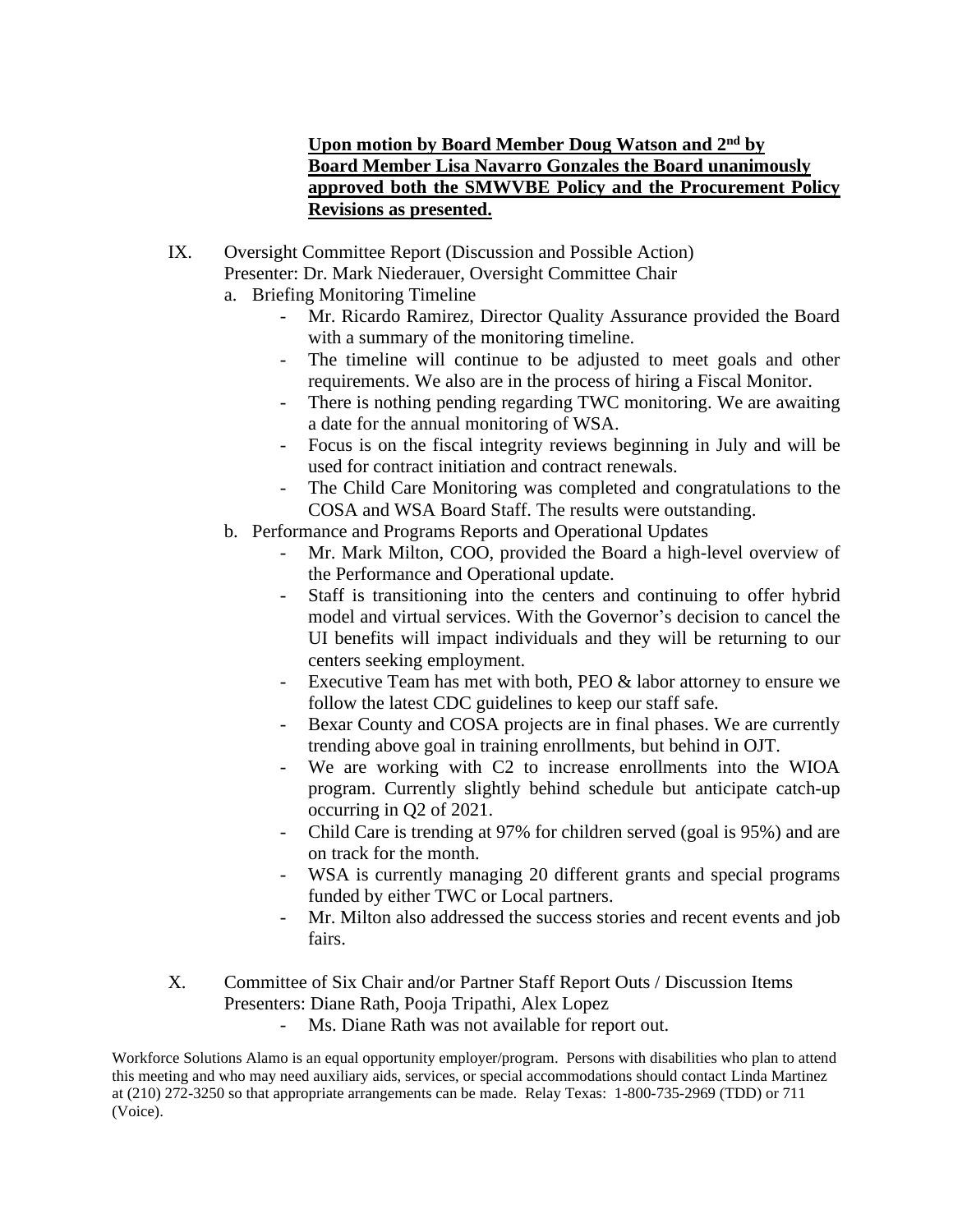- Ms. Pooja Tripathi had nothing to report.
- Ms. Alex Lopez reported to the Board there will be new appointments for the Committee of Six. The Mayor will make the appointments in July or August and the information will be provided to the Board.

#### XI. CEO Report

Presenter: Adrian Lopez

- a. Unemployment Claims & Responses
- Mr. Lopez provided the Board with a summary of the UI claims to date.
- 332,000 that have applied for unemployment benefits within the last 12-13 months and 50% of these individuals have returned to work.
- We are still seeing 30,000 claims monthly.
- We are moving in the right direction, and we are monitoring daily.
- b. PEO Go-Live Date May 8, 2021
- WSA has transitioned to SWBC PEO; still working out a few minor issues.
- Mr. Louis Tatum CFO will be retiring, and we will be posting his position.
- c. IT Road Map
- d. Staff Returning to Office/Centers
- Mr. Lopez also addressed staff returning to the office. WSA has been working with the PEO and HR attorney. Those staff that feel comfortable and have been vaccinated may volunteer to return to the office on June 28, 2021 and a required return to the office will be in mid-July. We will continue to work with attorney to ensure we are in compliance, and we will also be working on FAQ's for staff.
- e. Employer Events
- WSA Workforce on Wheels (W.O.W) bus is back and is equipped with equipment. The bus is also available to Board Members and your employers to provide access to the community.
- WSA partnered with the fire department to hold on-site vaccination clinics for both WSA staff and clients.
- Jan.  $2021 \text{May } 2021 44$  events
- Board Member Betty Munoz thanked Mr. Lopez and WSA Board Staff for their dedication and willingness to assist the community.
- f. Success Stories
- g. Marketing & Media Update- Cristina Bazaldua
- Ms. Cristina Bazaldua, Director, Public & Government Relations provided the Board with a summary of the marketing and communication efforts.
- Since Jan. 2021 there have been 53 stories that have been published.
- Social media engagements have increased
- TWC has asked WSA to share best practices and Mr. Lopez and Rebeca Espino Balencia, Community Manager
- XII. Chair Report (Discussion and Possible Action) Presenter: Chair Leslie Cantu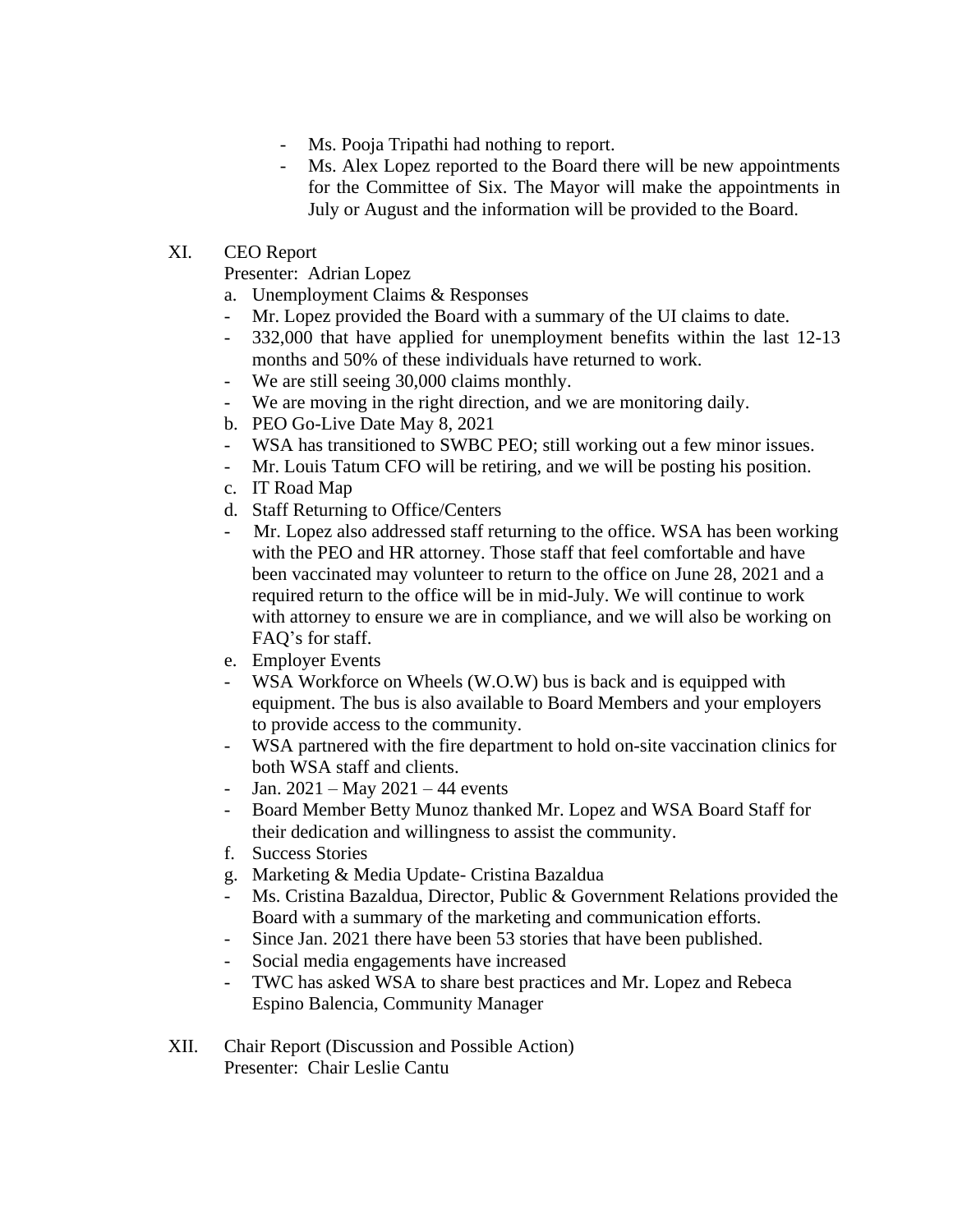- a. Update County & City of San Antonio Workforce Programs
- b. City's Ready to Work Program
- c. Board of Directors Attendance Policy
	- Chairwoman Cantu highlighted the two areas on the BOD Attendance Policy that will updated.
	- Changes are 75% attendance and assigned committee meetings
	- Mr. Frank Burney emphasized the importance of noticing Linda, Board Liaison if Board Member is not able to attend a meeting(s) to keep record.
	- Chairwoman Cantu informed the Board the Marbach Center was recognized as the center of the year, 2020 by the Texas Veterans Commission. Award presentation will be scheduled at a later date.

# **Upon motion by Board Member Doug Watson and 2nd by Board Member Carolyn King the Board unanimously approved and accepted the changes to the BOD Attendance Policy as presented.**

- XIII. Next Meeting: Board of Directors Meeting August 6, 2021
- XIV. **Executive Session: Pursuant to Chapter 551 of the Texas Open Meetings Act, the Board may recess into Executive Session for discussion on any issue for which there is an exception to the Act as set out in section 551.071 et. seq. including, but not limited to, the following:** 
	- **a. Government Code §551.072 – Discussions Regarding Purchase, Exchange, Lease, or Value of Real Property if Deliberation in an Open Meeting Would Have a Detrimental Effect on the Position of Workforce Solutions Alamo in Negotiations with a Third Party;**
	- **b. Government Code §551.071 - All Matters Where Workforce Solutions Alamo Seeks the Advice of its Attorney as Privileged Communications under the Texas Disciplinary Rules of Professional Conduct of the State Bar of Texas:**
	- **c. Pending or Contemplated Litigation; and**
	- **d. Government Code §551.074- Personnel Matters involving Senior Executive Staff and Employees of Workforce Solutions Alamo and**
	- **e. Government Code Section 551.089—Discussions regarding Security Devices for Audits.**
- XV. Adjournment Presenter: Chair Leslie Cantu

N:\CORP\FBB\WSA\AGENDA\Board\Board Mtg Agenda template 2020.docx